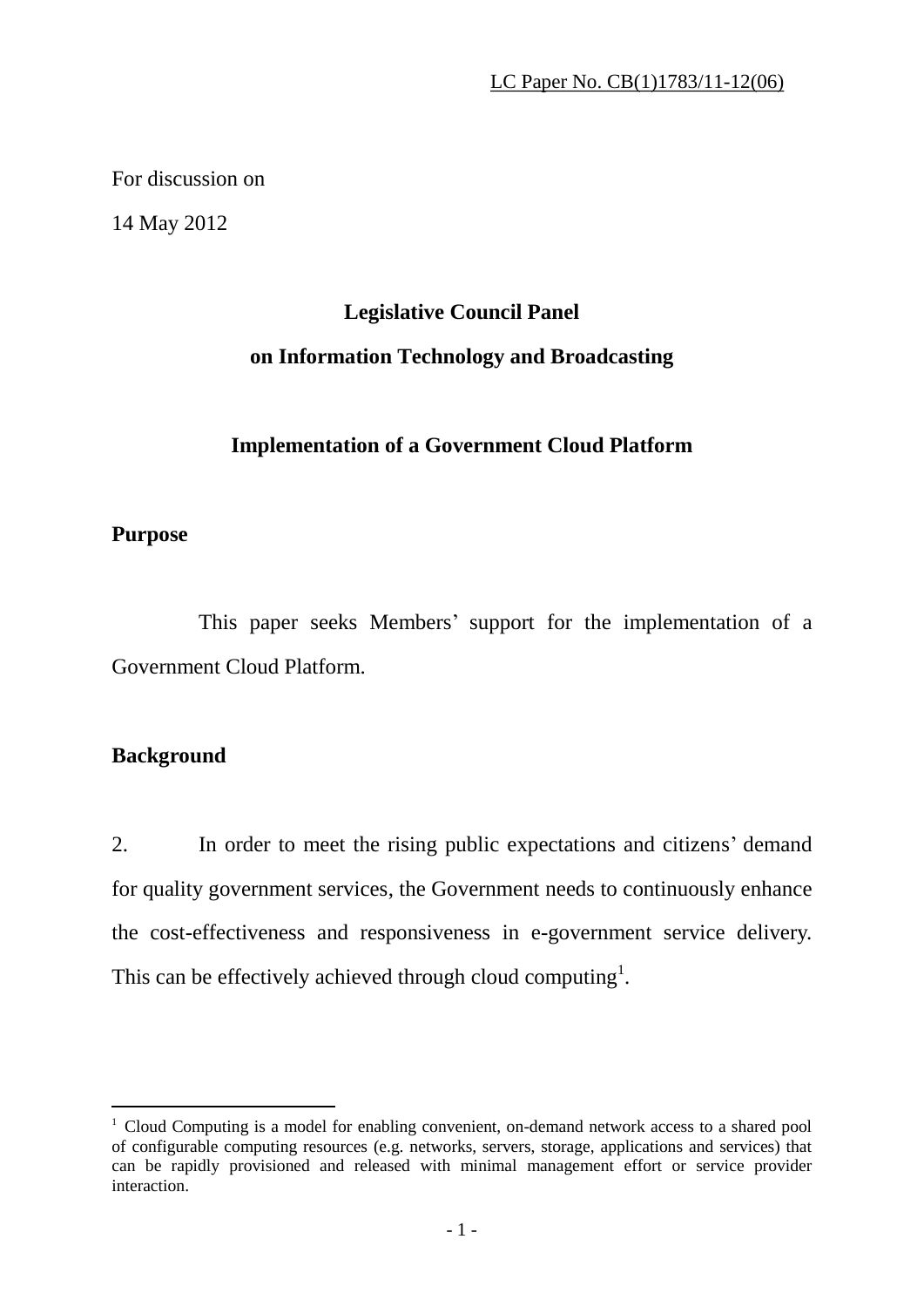3. Under a cloud computing environment, computing resources such as computer servers and data storage can be pooled together for shared use by users. Users can flexibly utilise the computing resources as a service on demand basis. Through a "metering" function, service providers can measure the resource usage and charge the users for it.

4. With the above features, the implementation of a cloud computing environment can bring the following benefits:

- (a) cost saving through economy of scale and resource sharing;
- (b) time saving through streamlined procurement and system implementation, and on-demand service provision; and
- (c) enhanced agility in meeting dynamic demand of information technology (IT) services.

## **Proposal**

 $\overline{a}$ 

5. To reap the potential benefits of cloud computing, we will develop a Government Cloud Platform (GovCloud) for hosting some common e-government services for shared use by bureaux and departments (B/Ds). These services will initially include electronic information management<sup>2</sup> and electronic procurement.

<sup>&</sup>lt;sup>2</sup> Electronic information management covers content management, records management and knowledge management.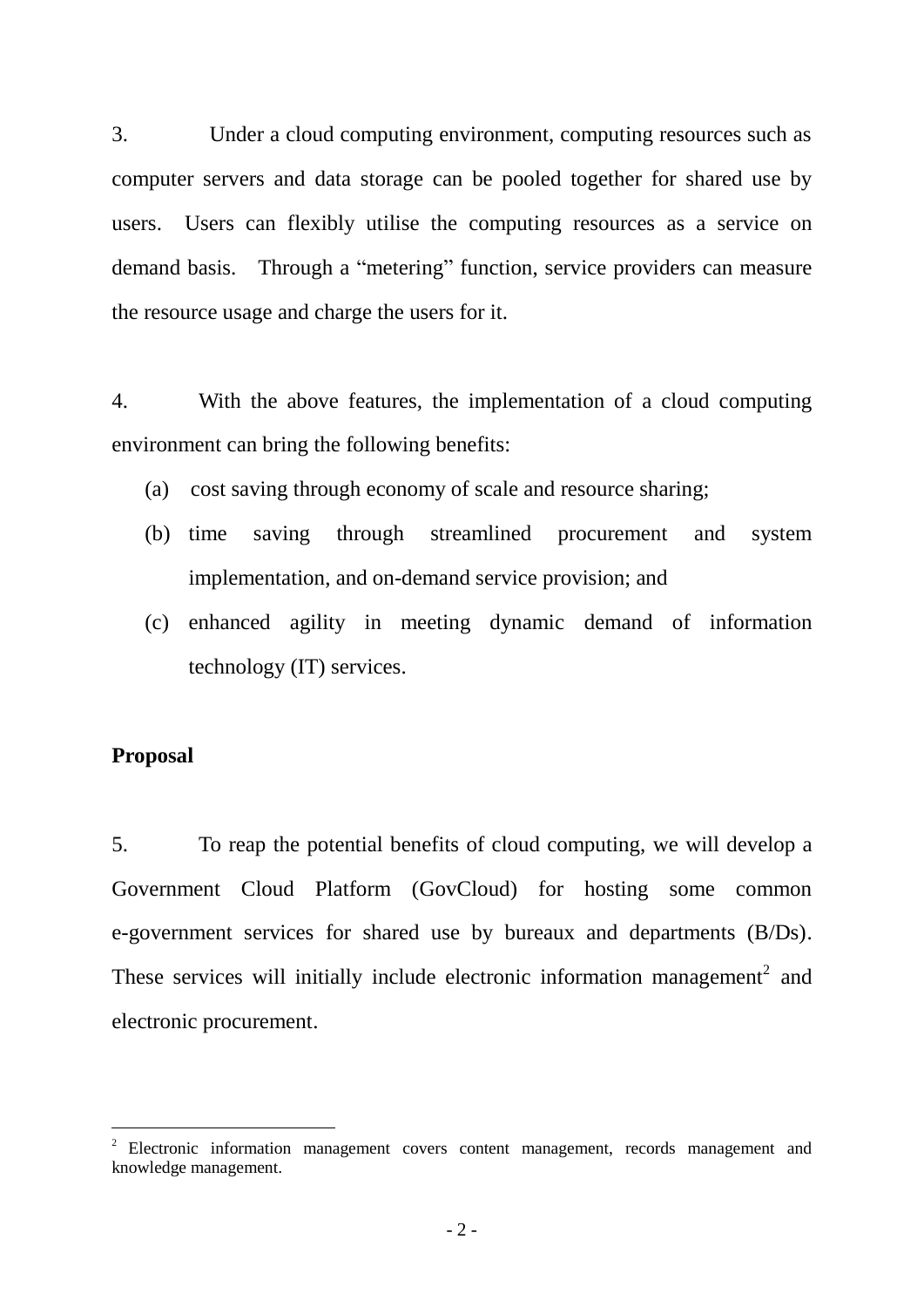6. The proposed GovCloud will comprise a core infrastructure and a shared pool of computing resources. The core infrastructure will cover services of data centre, network, security, resilience, backup and load balancing, as well as components of resource virtualisation, provision and metering. The shared pool will consist of server, storage and network resources which will be dynamically provided to e-government services based on individual workload demand. The core infrastructure will facilitate secure, robust and effective hosting and access of the shared pool of computing resources, and will provide metering capability to manage its utilisation.

7. We estimate that a total of \$242 million will be required for implementing GovCloud. The estimated one-off funding would support about 30 B/Ds in rolling out their electronic information management and electronic procurement services for five years from 2013-14 to 2017-18. With a critical mass of B/Ds using the above cloud computing services, we expect that B/Ds will be able to sustain the ongoing operation of GovCloud within their existing resources.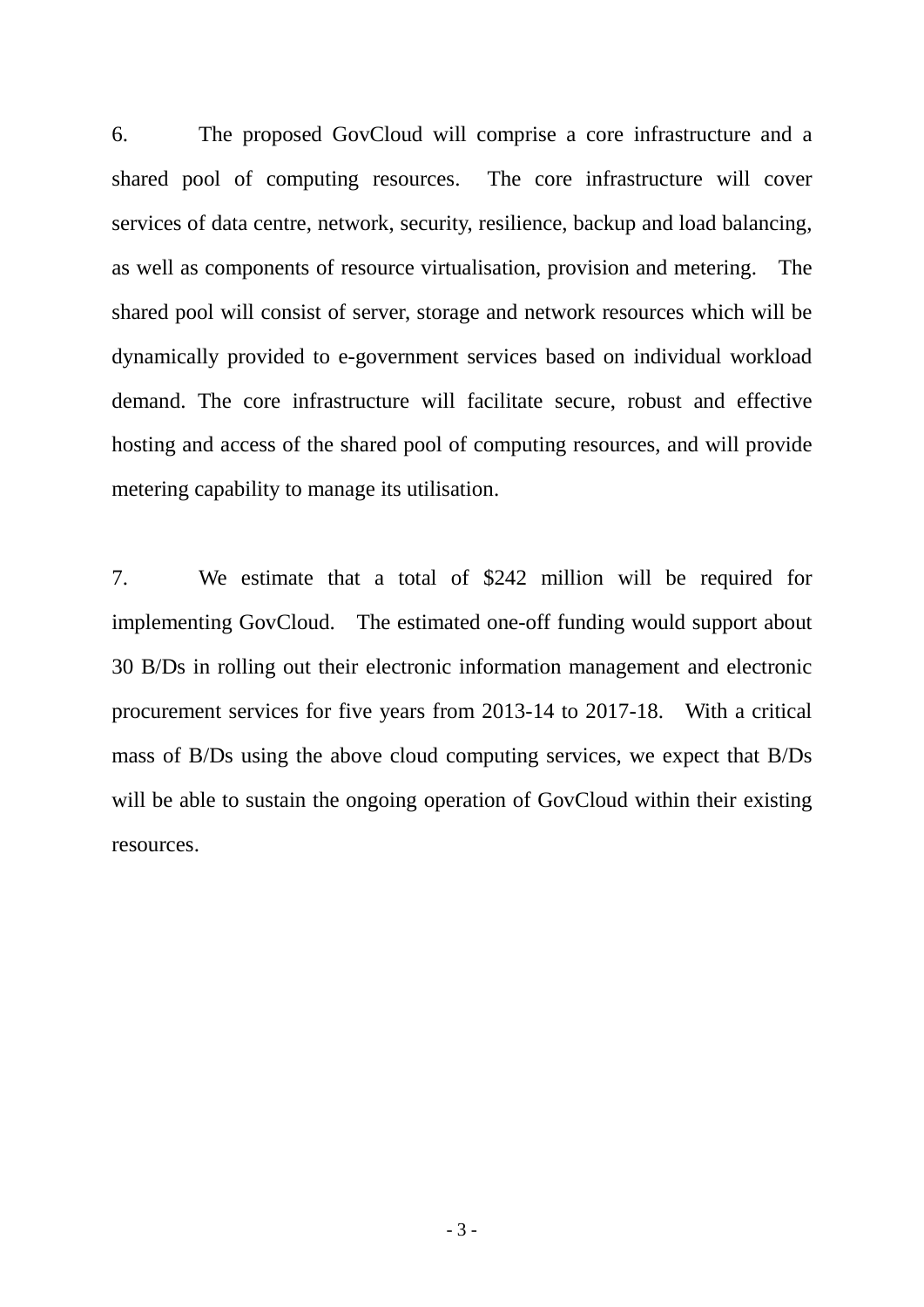8. To leverage on the flexibility of cloud service provision in the market, we will adopt an outsourcing approach for implementing and operating GovCloud. To ensure information security, the selected contractor will be required to provide the cloud services under an environment dedicated to the use by Government. The contractor has to comply with prevailing government policies, guidelines and requirements on information security. Thorough assessments and audits on security and privacy will be conducted both before and after launching the cloud services.

## **Potential Benefits**

#### *Cost saving*

9. As a shared hosting platform, GovCloud will bring about economy of scale. It will help avoid the need of building duplicated infrastructures for implementing electronic information management and electronic procurement separately. We can save an additional investment of about \$67 million over a five-year period if we adopt a centralised approach of building GovCloud.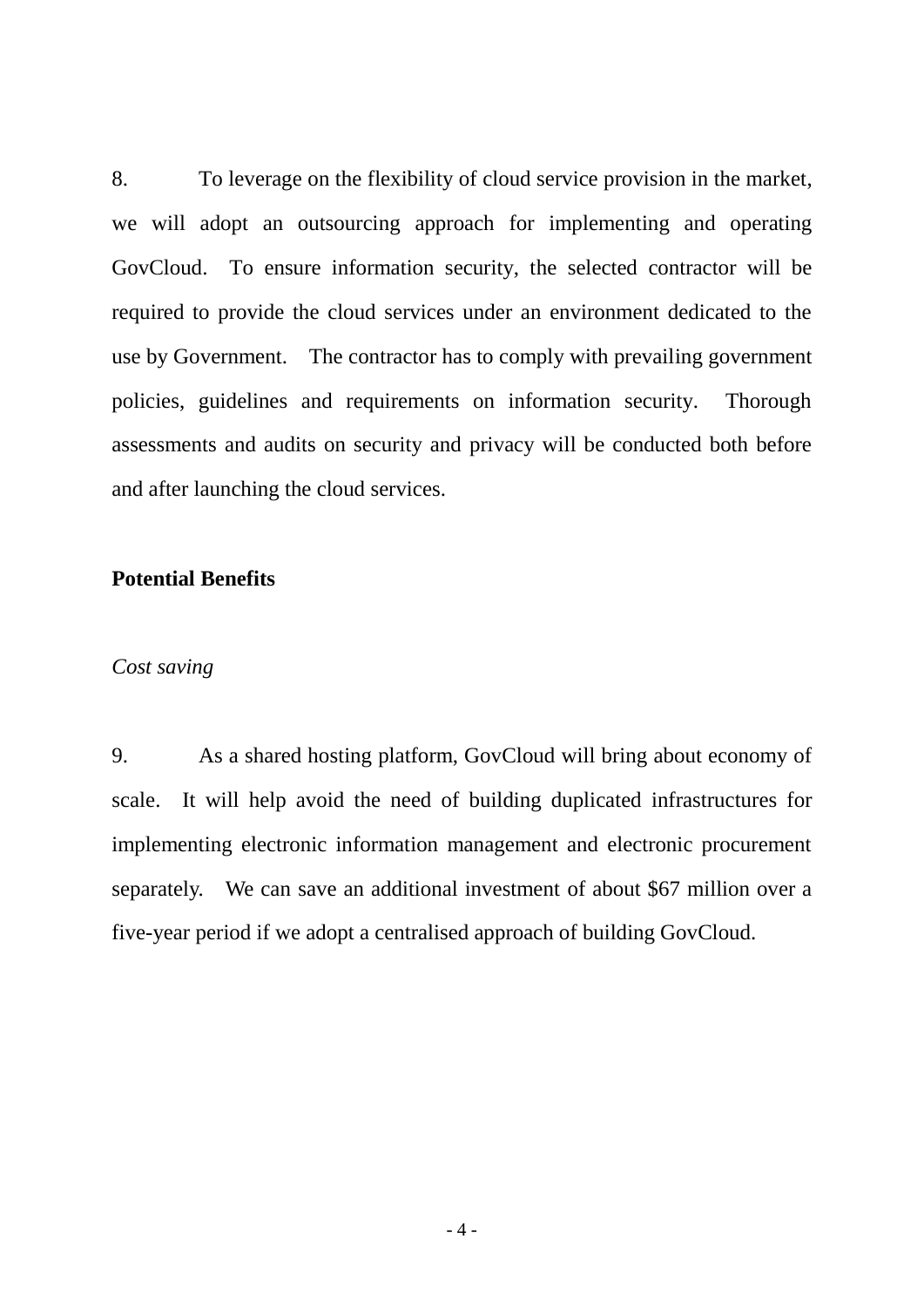## *Time saving*

10. Through adoption of cloud computing technology, GovCloud will enable rapid provision of computing resources, with lead time of procurement and installation substantially reduced from a few months to a few days. This can help expedite delivery of e-government services and enable earlier delivery of the associated benefits to Government and citizens. For example, a B/D would only require two to three months to roll out a typical electronic information management service under a cloud scenario in contrast to at least nine to 12 months under a traditional approach to procure and install the service.

#### *Agility in meeting dynamic demand*

11. GovCloud will facilitate on-demand and flexible provisioning of computing resources. This would greatly enhance agility and responsiveness of B/Ds in meeting dynamic public demands on e-government services.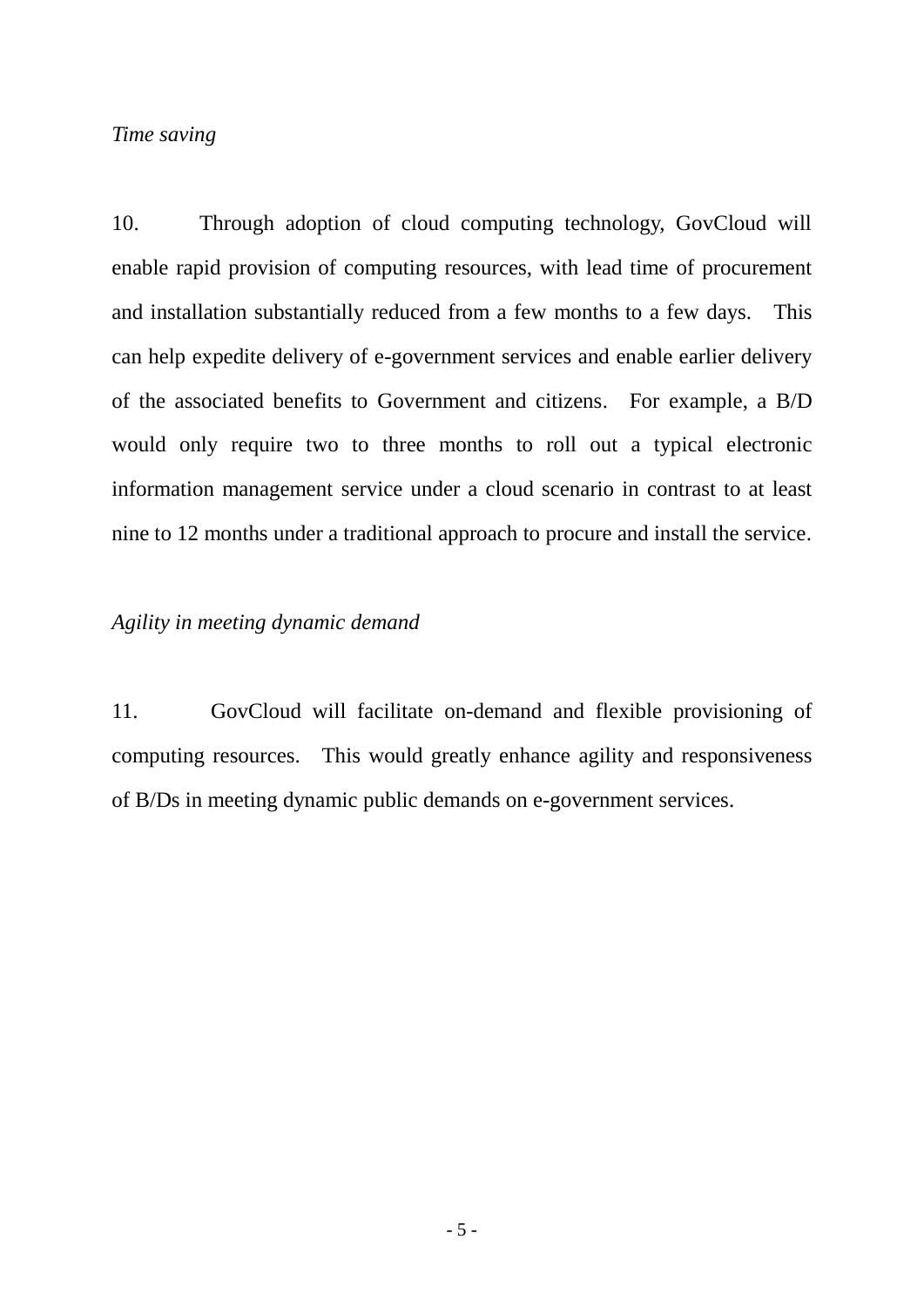#### *Fostering development of IT industry*

12. The implementation of GovCloud will generate demands for various types of IT professional positions and services in data centre hosting, operations management, project management, as well as IT system integration. It will foster the development of the local IT industry in strengthening the related professional skills and business models in cloud computing.

13. We will outsource the implementation and operation of GovCloud as a total solution. This will help create synergy and partnership across different levels and among different sectors in the local IT industry. GovCloud will be a hosting platform to facilitate the development of more e-government services. It will help generate demands on e-government application development, and related maintenance and support services, which will bring about more business opportunities to local IT industry.

## **Funding Proposal**

14. The estimated non-recurrent expenditure for the implementation of GovCloud is \$242 million. The breakdown is as follows: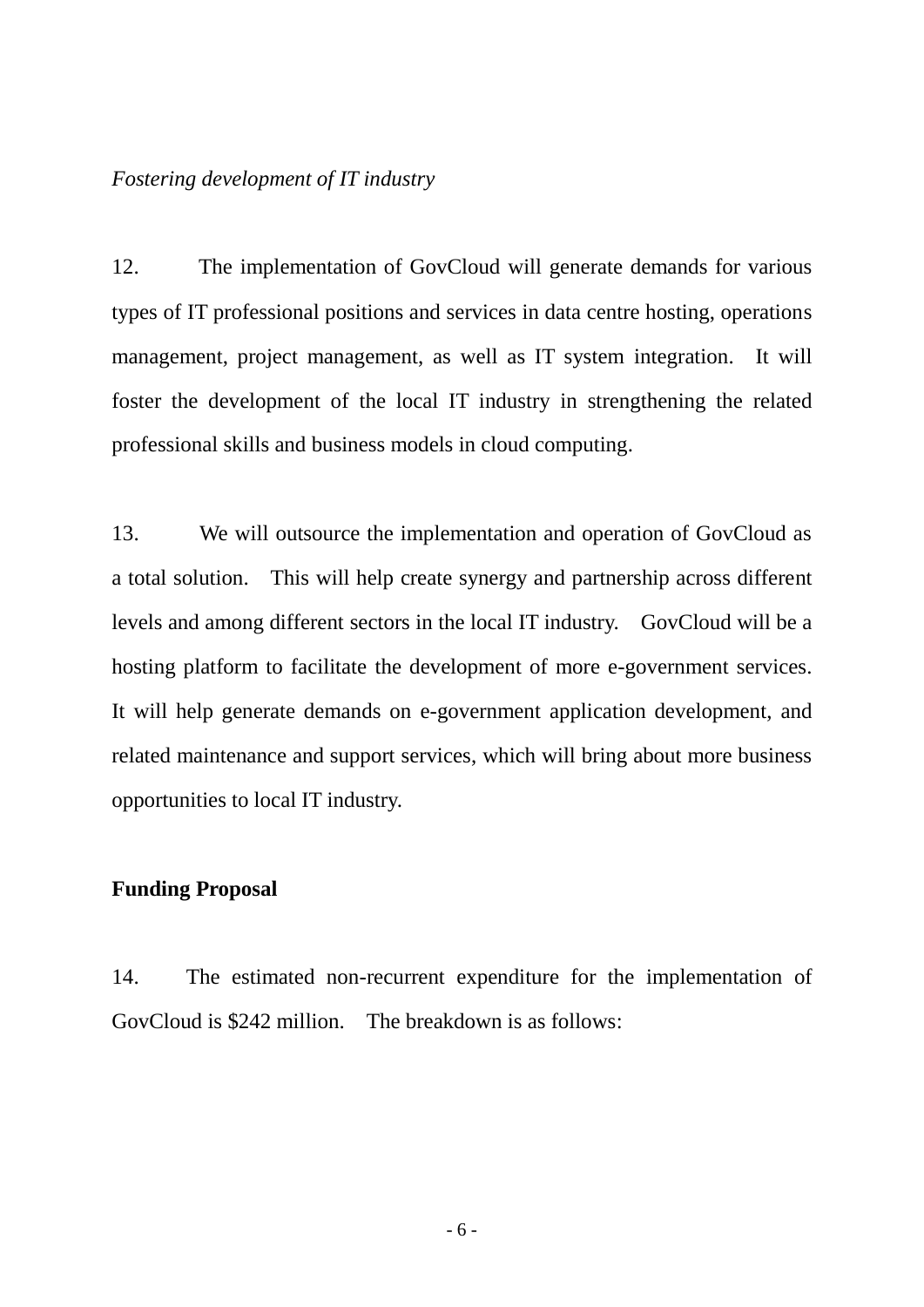|     |                                                              | \$ million | \$ million |
|-----|--------------------------------------------------------------|------------|------------|
| (a) | Provision of the core infrastructure                         |            |            |
|     | Data centre hosting services<br>$\overline{\phantom{0}}$     | 25.8       |            |
|     | Hardware and software                                        | 89.7       |            |
|     | Contingency (10%)<br>$\overline{\phantom{0}}$                | 11.5       |            |
|     | Sub-total                                                    |            | 127        |
| (b) | Provision of the shared pool of computing                    |            |            |
|     | resources to meet dynamic demand                             |            |            |
|     | Data centre hosting services<br>$\qquad \qquad \blacksquare$ | 20.6       |            |
|     | Hardware and software                                        | 74.9       |            |
|     | Contingency (10%)<br>$\qquad \qquad \blacksquare$            | 9.5        |            |
|     | Sub-total                                                    |            | 105        |
| (c) | Programme coordination, management and                       |            | 10         |
|     | support                                                      |            |            |
|     | <b>Total</b>                                                 |            | 242        |

15. On paragraph 14(a), the estimate of \$127 million is for the provision of the core infrastructure and related services for GovCloud, including hardware (such as core network equipment, remote data backup solution, system resilience and disaster recovery facilities), software (such as resource provisioning tools, metering tools, central management and monitoring tools),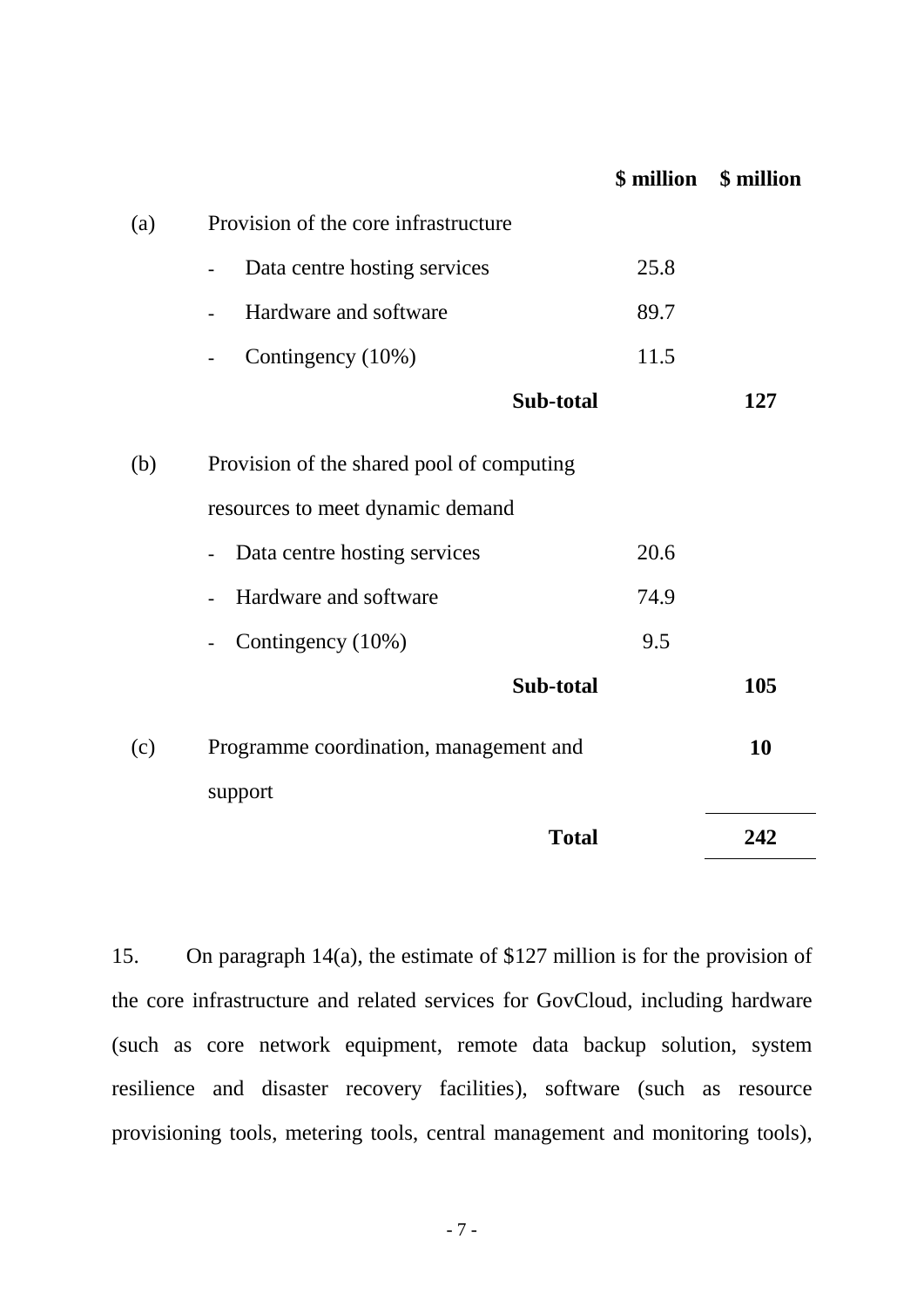operation support, management and helpdesk services, data centre facilities for hosting the core infrastructure, and a 10% contingency.

16. On paragraphs 14(b), the estimate of \$105 million is for the provision of computing resources, including hardware (such as servers, disk storage and tape storage), software (such as server, disk and backup software) and network bandwidth, for the common electronic information management and electronic procurement services, data centre facilities for hosting the shared pool of computing resources, and a 10% contingency.

17. On paragraph 14(c), the estimate of \$10 million is for the acquisition of contract IT professional staff for programme coordination, management and support in managing the contractor's work for the implementation and operation of GovCloud.

18. The manpower requirement for planning and managing the implementation of GovCloud, conducting procurement exercise, performing the subsequent contract management and overseeing the service operation will be absorbed by the Office of the Government Chief Information Officer within existing resources.

- 8 -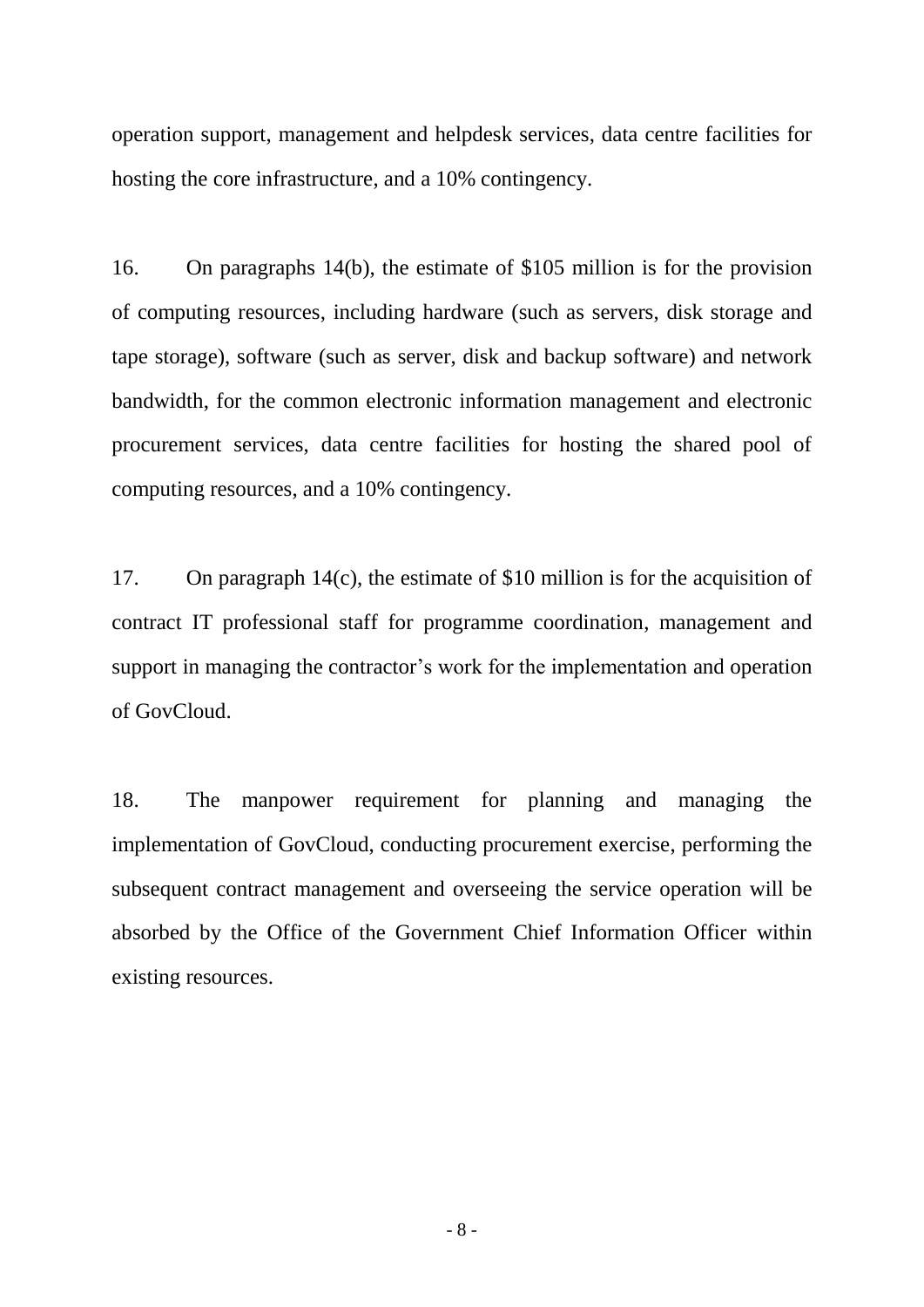#### *Recurrent expenditure*

19. Under a cloud computing model, services are bundled in a way that computing resources will increase gradually and technology will enhance progressively in light of demand. Such bundled services normally require payment by instalments without a breakdown of charging components. All expenditures are covered by the estimates stated in paragraphs  $14 - 18$ , and no additional recurrent maintenance cost of GovCloud will be required in the five-year period from 2013-14 to 2017-18. Participating B/Ds will be able to sustain the operation of GovCloud using their own resources beyond 2017-18.

#### *Expenditure for e-government services development*

20. GovCloud will provide computing resources for hosting the common e-government services. The development and maintenance support of individual e-government services will be separately funded under the Capital Works Reserve Fund Head 710 Computerisation and absorbed by B/Ds concerned respectively.

#### **Implementation Plan**

21. Subject to funding approval of the Legislative Council Finance Committee, we plan to launch the proposed GovCloud by the end of 2013. The capacity will gradually increase in the course of uptake of common e-government services by B/Ds.

- 9 -